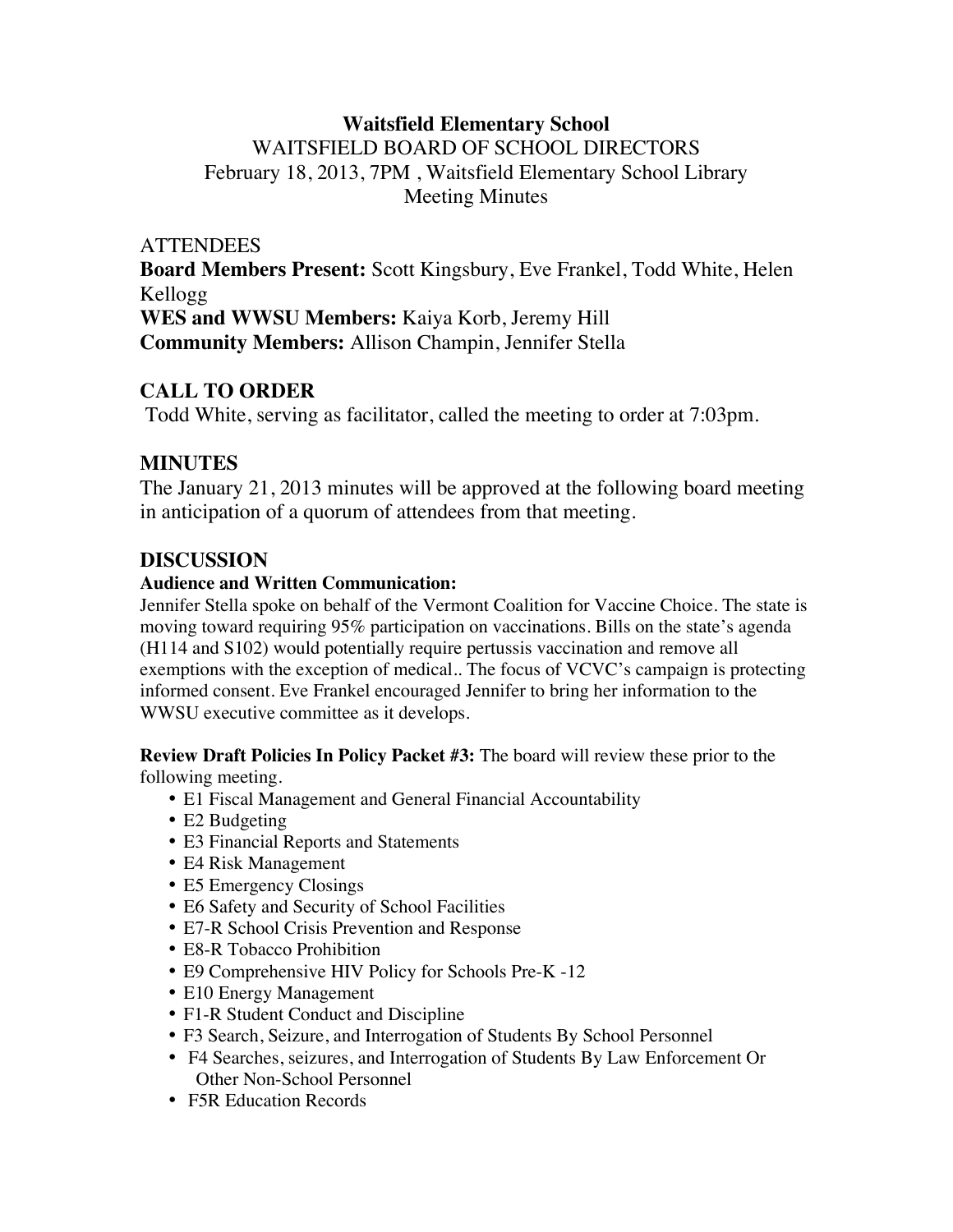- F6 Student Medication
- F7-R Student Alcohol and Drugs
- F9-R Transportation
- F16 Tuition Payment

**Policy E13-Video and Audio Recording on School Buses:** The board discussed the need for more oversight on the buses and the policy drafted by the executive committee. Administrators are spending significant hours investigating incidents related to the bus. Our new bus contract enables videotaping of buses without additional cost. The taping would be on at all times but the content of those tapes would be reviewed only in the event of a concern or incident. The tapes would only be reviewed by administrators. Scott Kingsbury raised concerns about the limited access to the tapes due to laws protecting privacy. Final edits and recommendations regarding this policy are due at the next meeting.

**Check In On Board Goals/Community Connection:** Outreach on the town meeting, budget and general updates via the newsletter are increasing. Kaiya suggested the board touch base within the community to gauge understanding of the work being done by the board. Jeremy noted that the faculty appreciates the outreach that has occurred.

**Preparation For Town Meeting (review articles):** Kaiya reviewed the PowerPoint presentation and the articles to be led by each board member. The board provided input on the content and flow. Articles will be initiated by the board as follows: Article 1: electing a moderator - TODD

Article 2: hearing and acting upon the reports of the school - HELEN

- Article 3: Setting the salaries for the officers of the district SCOTT
- Article 4: Authorizing the school directors to borrow money in anticipation of revenue Eve

Article 5: Budget - TODD

### **REPORTS**

**Financial Report:** to be presented at the following meeting, pending updated information. We anticipate a very limited fund balance at the end of this year.

**Principal's Report:** NECAP scores were released last week and analysis is underway. We have seen growth in writing scores, although it is difficult to assess growth from just one year to the next as only one class  $(5<sup>th</sup> grade)$  is assessed and the size and skills of this particular group can be quite variable. The scores, which continue to be above state averages, do still leave room for growth. The staff is encouraged, however, by the consistent improvements made from year to year for children in our school; our students generally show more than a year's worth of growth each year.

There are two positions currently being advertised for 2013/2014 (French and kindergarten) and a board member has been identified to serve on each committee. All board members are invited to participate in the  $2<sup>nd</sup>$  round of interviews.